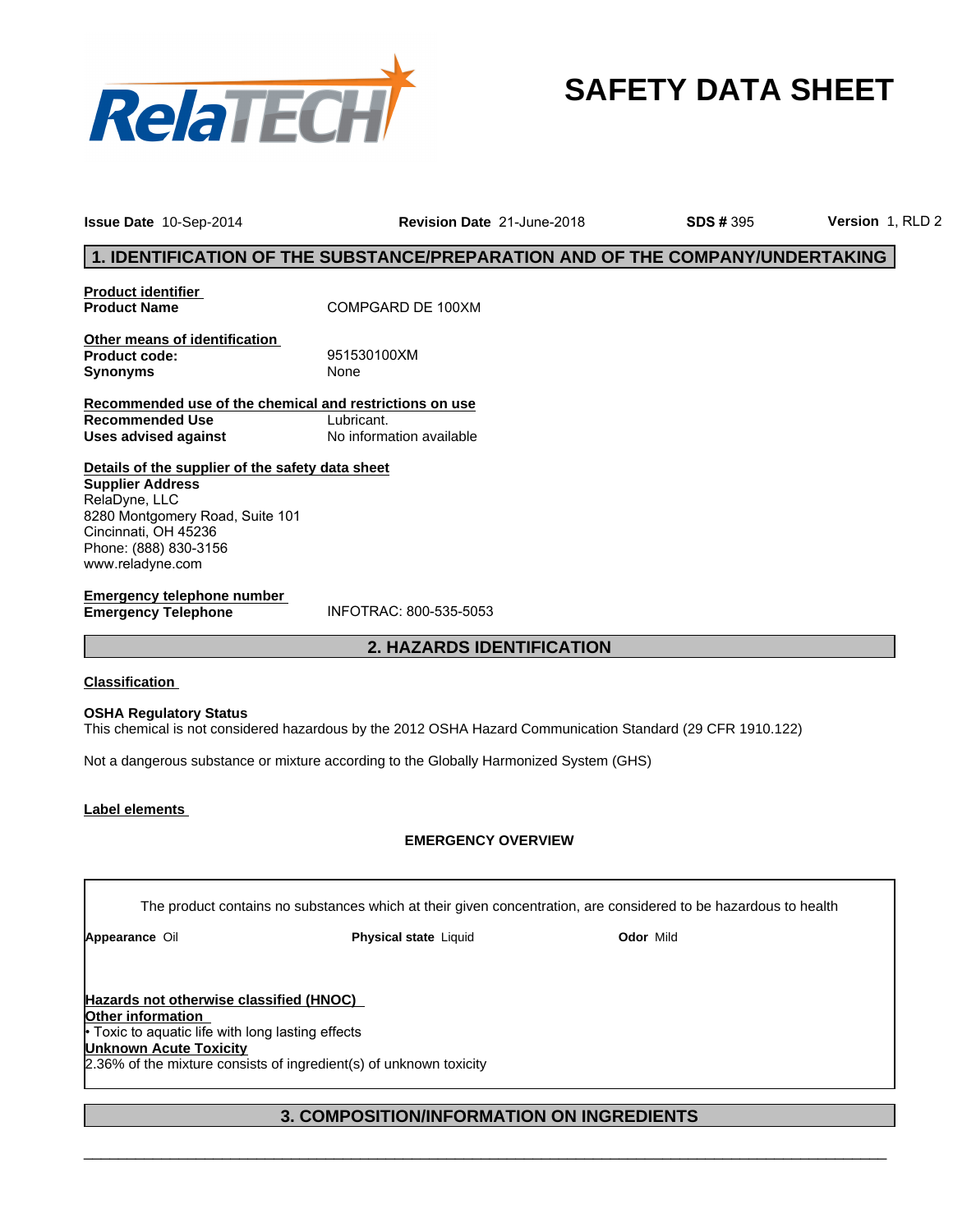| RelaTECH COMPGARD DE 100XM                                                                                                                                                                                   |  |                                                                                                             | Revision Date 21-June-2018                                                                                       |                     |  |
|--------------------------------------------------------------------------------------------------------------------------------------------------------------------------------------------------------------|--|-------------------------------------------------------------------------------------------------------------|------------------------------------------------------------------------------------------------------------------|---------------------|--|
|                                                                                                                                                                                                              |  |                                                                                                             | The product contains no substances which at their given concentration, are considered to be hazardous to health. |                     |  |
| <b>Components</b>                                                                                                                                                                                            |  | <b>CAS-No</b>                                                                                               | Weight %                                                                                                         | <b>Trade Secret</b> |  |
| 1,2 Benzenedicarboxylic acid di-c9-c11<br>branched alkyl ester                                                                                                                                               |  | 68515-49-1                                                                                                  | $10 - 40$                                                                                                        |                     |  |
|                                                                                                                                                                                                              |  | <b>4. FIRST AID MEASURES</b>                                                                                |                                                                                                                  |                     |  |
| <b>First aid measures</b>                                                                                                                                                                                    |  |                                                                                                             |                                                                                                                  |                     |  |
| Eye contact:                                                                                                                                                                                                 |  | Flush eye with water for 15 minutes. If symptoms persist, call a physician.                                 |                                                                                                                  |                     |  |
| <b>Skin contact:</b>                                                                                                                                                                                         |  | Remove and wash contaminated clothing before re-use. Wash off immediately with soap<br>and plenty of water. |                                                                                                                  |                     |  |
| Inhalation:                                                                                                                                                                                                  |  |                                                                                                             | If breathing is difficult, give oxygen. Consult a physician. Move to fresh air.                                  |                     |  |
| Ingestion:                                                                                                                                                                                                   |  |                                                                                                             | Drink 1 or 2 glasses of water. Do not induce vomiting. Consult a physician if necessary.                         |                     |  |
| Most important symptoms and effects, both acute and delayed                                                                                                                                                  |  |                                                                                                             |                                                                                                                  |                     |  |
| <b>Symptoms</b>                                                                                                                                                                                              |  | No information available.                                                                                   |                                                                                                                  |                     |  |
|                                                                                                                                                                                                              |  | Indication of any immediate medical attention and special treatment needed                                  |                                                                                                                  |                     |  |
|                                                                                                                                                                                                              |  |                                                                                                             |                                                                                                                  |                     |  |
|                                                                                                                                                                                                              |  | <b>5. FIRE-FIGHTING MEASURES</b>                                                                            |                                                                                                                  |                     |  |
| Suitable extinguishing media:<br>Carbon dioxide (CO2). Dry chemical. Water spray mist or foam.                                                                                                               |  |                                                                                                             |                                                                                                                  |                     |  |
| Unsuitable extinguishing media<br>Specific hazards arising from the chemical<br>Thermal decomposition can lead to release of irritating gases and vapors. In the event of fire, cool tanks with water spray. |  |                                                                                                             | Do not use a solid water stream as it may scatter and spread fire                                                |                     |  |

## **Suitable extinguishing media:**

**Specific hazards arising from the chemical** Thermal decomposition can lead to release of irritating gases and vapors. In the event of fire, cool tanks with water spray. **5. FIRE-FIGHTING MEASURES**<br>ater spray mist or foam.<br>Do not use a solid water stream as it may scatter and spread fire<br>mical<br>ase of irritating gases and vapors. In the event of fire, cool tanks with water spray.<br>None.<br>Jone

## **Explosion data**

**Sensitivity to Mechanical Impact** None. **Sensitivity to Static Discharge** None.

## **Special protective equipment for firefighters:**

In the event of fire, wear self-contained breathing apparatus. Standard procedure for chemical fires.

## **Personal precautions, protective equipment and emergency procedures**

**Personal precautions:** Contaminated surfaces will be extremely slippery. Wear personal protective equipment. **Environmental precautions Environmental precautions:** Should not be released into the environment. **Methods and material for containment and cleaning up Methods for containment** Prevent further leakage or spillage if safe to do so. **Methods for cleaning up:** Absorb spill with inert material (e.g. dry sand or earth), then place in a chemical waste container. Letter the material procedures<br>
Personal precautions:<br>
Personal precautions:<br>
Environmental precautions<br>
Environmental precautions:<br>
Should not be released into the environment.<br>
Methods and material for containment and cl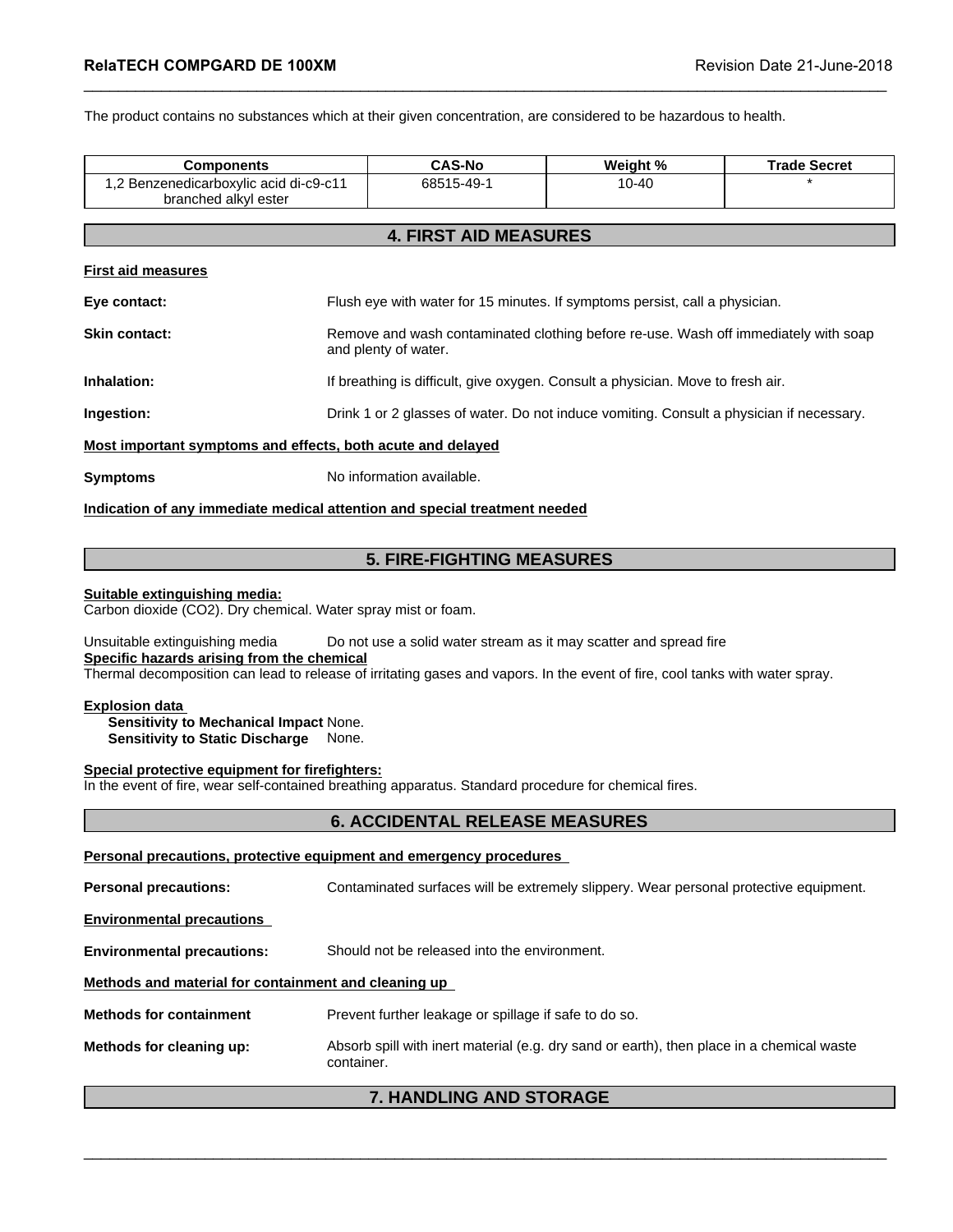## **Precautions for safe handling**

**Handling** Always replace cap after use. Handle in accordance with good industrial hygiene and safety practice. **E 100XM**<br> **Revision Date 21-June-2018**<br> **8. EXPOSURE CONTROLS/PERSONAL PROTECTION**<br> **8. EXPOSURE CONTROLS/PERSONAL PROTECTION**<br> **8. EXPOSURE CONTROLS/PERSONAL PROTECTION** 

## **Conditions for safe storage, including any incompatibilities**

**Storage Conditions** Keep containers dry and tightly closed to avoid moisture absorption and contamination

 $\_$  ,  $\_$  ,  $\_$  ,  $\_$  ,  $\_$  ,  $\_$  ,  $\_$  ,  $\_$  ,  $\_$  ,  $\_$  ,  $\_$  ,  $\_$  ,  $\_$  ,  $\_$  ,  $\_$  ,  $\_$  ,  $\_$  ,  $\_$  ,  $\_$  ,  $\_$  ,  $\_$  ,  $\_$  ,  $\_$  ,  $\_$  ,  $\_$  ,  $\_$  ,  $\_$  ,  $\_$  ,  $\_$  ,  $\_$  ,  $\_$  ,  $\_$  ,  $\_$  ,  $\_$  ,  $\_$  ,  $\_$  ,  $\_$  ,

**Control parameters** 

**Exposure Guidelines** Contains mineral oil, vegetable oil, and/or synthetic oil. Under conditions which may generate mists, observe the OSHA PEL of 5 mg/m<sup>3</sup>, ACGIH STEL of 10 mg/m<sup>3</sup>. . **Appropriate engineering controls Engineering measures to reduce exposure:** Ensure adequate ventilation, especially in confined areas. **Individual protection measures, such as personal protective equipment Respiratory protection:** Breathing apparatus needed only when aerosol or mist is formed. Hand protection: **Impervious gloves Eye protection:** Safety glasses **Skin and body protection:** Usual safety precautions while handling the product will provide adequate protection against this potential effect Contains mineral oil, vegetable oil, and/or synthetic oil. Under conditions which may<br>generate mists, observe the OSHA PEL of 5 mg/m<sup>3</sup>, ACGIH STEL of 10 mg/m<sup>3</sup>.<br>Ensure adequate ventilation, especially in confined areas.<br>

## **Information on basic physical and chemical properties**

| Skin and body protection:           |                                       |                                                       |                                                                                                           |                              | Usual safety precautions while handling the product will provide adequate protection |  |
|-------------------------------------|---------------------------------------|-------------------------------------------------------|-----------------------------------------------------------------------------------------------------------|------------------------------|--------------------------------------------------------------------------------------|--|
|                                     | <b>General Hygiene Considerations</b> |                                                       | against this potential effect<br>Avoid contact with skin, eyes and clothing. Wash off with soap and water |                              |                                                                                      |  |
| 9. PHYSICAL AND CHEMICAL PROPERTIES |                                       |                                                       |                                                                                                           |                              |                                                                                      |  |
|                                     |                                       | Information on basic physical and chemical properties |                                                                                                           |                              |                                                                                      |  |
| Physical state Liquid               |                                       |                                                       |                                                                                                           |                              |                                                                                      |  |
| Appearance Oil                      |                                       | <b>Odor Mild</b>                                      | <b>Color Clear</b>                                                                                        |                              | Odor threshold No information<br>available                                           |  |
| <b>Property</b>                     | <b>Values</b>                         | Remarks • Method                                      | рH                                                                                                        | Not applicable               |                                                                                      |  |
| <b>Melting</b>                      | No information                        |                                                       | Boiling point $/$ > 315 °C /                                                                              |                              |                                                                                      |  |
| point/freezing available            |                                       |                                                       | boiling range 600 °F                                                                                      |                              |                                                                                      |  |
| point                               |                                       |                                                       |                                                                                                           |                              |                                                                                      |  |
| <b>Flash point</b>                  | > 232 °C /                            | Cleveland Open Cup                                    | <b>Evaporation</b>                                                                                        | No information               |                                                                                      |  |
|                                     | 450 °F                                |                                                       | rate                                                                                                      | available                    |                                                                                      |  |
| <b>Flammability</b>                 | No information                        |                                                       | <b>Flammability</b>                                                                                       |                              |                                                                                      |  |
| (solid, gas)                        | available                             |                                                       | <b>Limit in Air</b>                                                                                       |                              |                                                                                      |  |
| <b>Upper</b>                        | No information                        |                                                       | Lower                                                                                                     | No information               |                                                                                      |  |
| flammability                        | available                             |                                                       | flammability                                                                                              | available                    |                                                                                      |  |
| limit:                              |                                       |                                                       | limit:                                                                                                    |                              |                                                                                      |  |
| Vapor                               | No information                        |                                                       |                                                                                                           | Vapor density No information |                                                                                      |  |
| pressure                            | available                             |                                                       |                                                                                                           | available                    |                                                                                      |  |
| <b>Specific</b>                     | < 1.0                                 |                                                       | Water                                                                                                     | Insoluble in                 |                                                                                      |  |
| Gravity                             |                                       |                                                       | solubility                                                                                                | water                        |                                                                                      |  |
| Solubility in                       | No information                        |                                                       | <b>Partition</b>                                                                                          | No information               |                                                                                      |  |
| other solvents available            |                                       |                                                       | coefficient                                                                                               | available                    |                                                                                      |  |
| <b>Autoignition</b>                 | No information                        |                                                       |                                                                                                           | DecompositionNo information  |                                                                                      |  |
| temperature                         | available                             |                                                       | temperature                                                                                               | available                    |                                                                                      |  |
| <b>Kinematic</b>                    | approx. 98.5                          |                                                       | <b>Dynamic</b>                                                                                            | No information               |                                                                                      |  |
| viscosity                           | cSt@40°C                              |                                                       | viscosity                                                                                                 | available                    |                                                                                      |  |
| <b>Explosive properties</b>         |                                       | No information available                              |                                                                                                           |                              |                                                                                      |  |
| <b>Oxidizing properties</b>         |                                       | No information available                              |                                                                                                           |                              |                                                                                      |  |

 $\Box \Box \Box \Box \Box \Box \Box$ 

**Other information**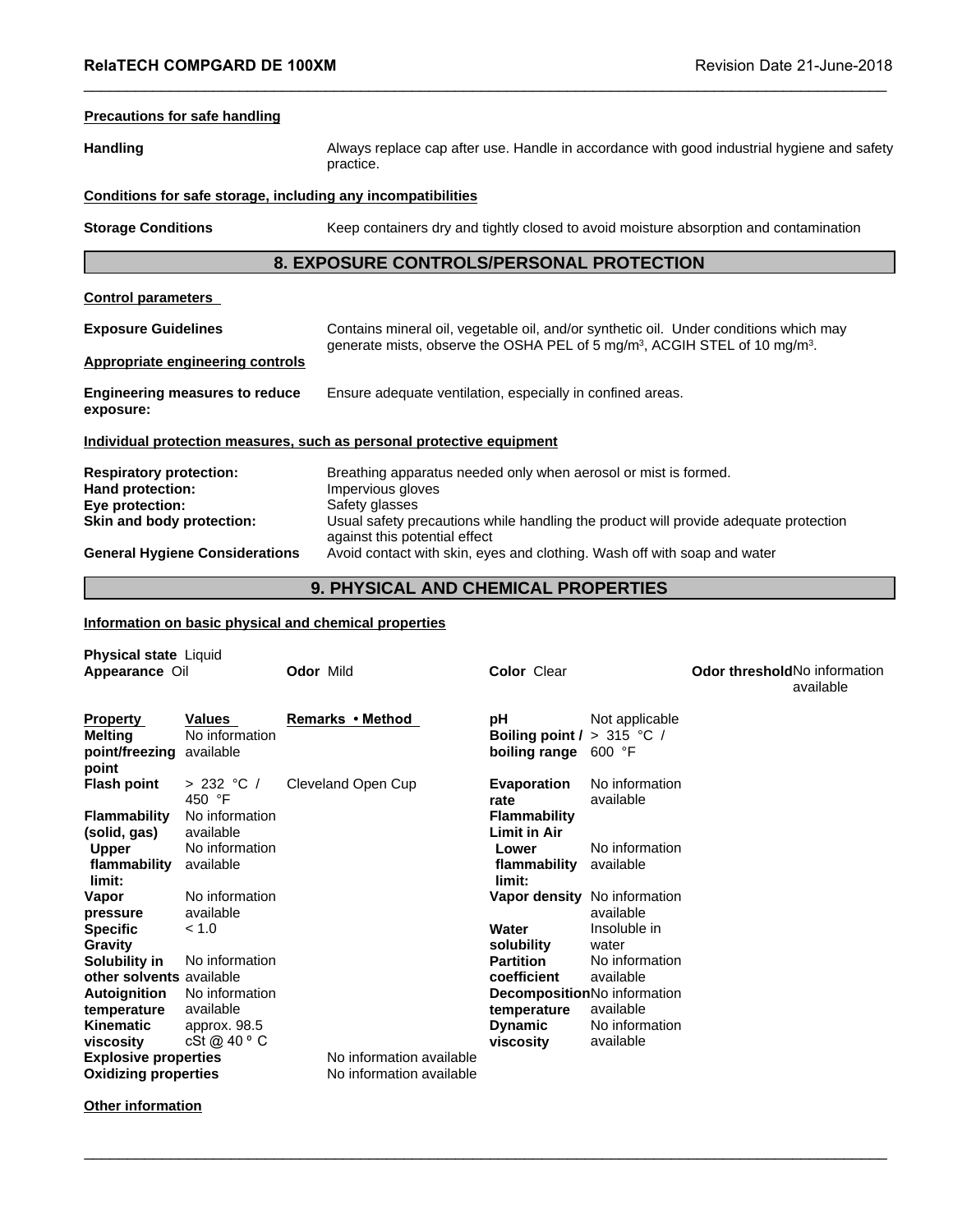| <b>RelaTECH COMPGARD DE 100XM</b>                                                                      |                                                                                                                                          | Revision Date 21-June-2018 |
|--------------------------------------------------------------------------------------------------------|------------------------------------------------------------------------------------------------------------------------------------------|----------------------------|
| <b>Softening point</b><br>Molecular weight<br>VOC Content (%)<br><b>Density</b><br><b>Bulk density</b> | No information available<br>No information available<br>No information available<br>No information available<br>No information available |                            |
|                                                                                                        | <b>10. STABILITY AND REACTIVITY</b>                                                                                                      |                            |
| <b>Reactivity</b><br>Not applicable                                                                    |                                                                                                                                          |                            |
| <b>Chemical stability</b>                                                                              |                                                                                                                                          |                            |
| <b>Stability</b><br><b>Possibility of Hazardous Reactions</b>                                          | Stable under normal conditions                                                                                                           |                            |
| <b>Possibility of Hazardous</b><br><b>Reactions</b>                                                    | None under normal processing.                                                                                                            |                            |
| <b>Hazardous polymerization</b>                                                                        | Hazardous polymerization does not occur.                                                                                                 |                            |
| <b>Conditions to avoid</b>                                                                             |                                                                                                                                          |                            |
| <b>Conditions to avoid</b><br><b>Hazardous Decomposition Products</b>                                  | No special storage conditions required                                                                                                   |                            |
| <b>Hazardous Decomposition</b><br><b>Products</b><br><b>Incompatible materials</b>                     | Incomplete combustion may produce small amounts of carbon oxides                                                                         |                            |
| Incompatible materials                                                                                 | Oxidising agents                                                                                                                         |                            |
|                                                                                                        | <b>11. TOXICOLOGICAL INFORMATION</b>                                                                                                     |                            |
| Information on likely routes of exposure                                                               |                                                                                                                                          |                            |
| <b>Product Information</b>                                                                             | Product does not present an acute toxicity hazard based on known or supplied information                                                 |                            |

## **Information on likely routes of exposure**

|                                                                              | Product does not present an acute toxicity hazard based on known or supplied information |                          |                                                                                  |  |  |
|------------------------------------------------------------------------------|------------------------------------------------------------------------------------------|--------------------------|----------------------------------------------------------------------------------|--|--|
|                                                                              | May cause slight irritation.                                                             |                          |                                                                                  |  |  |
|                                                                              | Substance does not generally irritate and is only mildly irritating to the skin.         |                          |                                                                                  |  |  |
|                                                                              | Inhalation of vapors in high concentration may cause irritation of respiratory system.   |                          |                                                                                  |  |  |
|                                                                              |                                                                                          |                          |                                                                                  |  |  |
|                                                                              | Oral LD50                                                                                | <b>Dermal LD50</b>       | <b>Inhalation LC50</b>                                                           |  |  |
| 1,2 Benzenedicarboxylic acid di-c9-c11 branched<br>lalkyl ester - 68515-49-1 |                                                                                          | $= 16000$ mg/kg (Rabbit) |                                                                                  |  |  |
|                                                                              |                                                                                          | $> 60000$ mg/kg (Rat)    | Ingestion may cause gastrointestinal irritation, nausea, vomiting and diarrhoea. |  |  |

| <b>Components</b>                               | Oral LD50            | <b>Dermal LD50</b>    | <b>Inhalation LC50</b> |
|-------------------------------------------------|----------------------|-----------------------|------------------------|
| 1,2 Benzenedicarboxylic acid di-c9-c11 branched | Rat<br>- 60000 mg/kg | Rabbit<br>16000 mg/kg |                        |
| alkyl ester - 68515-49-1                        |                      |                       |                        |

## **Information on toxicological effects**

## **Delayed and immediate effects as well as chronic effects from short and long-term exposure**

| <b>Sensitization</b>                                        | No sensitization responses were observed.                                                                 |
|-------------------------------------------------------------|-----------------------------------------------------------------------------------------------------------|
| <b>Mutagenic effects:</b>                                   | Did not show mutagenic or teratogenic effects in animal experiments.                                      |
| Carcinogenicity                                             | This product does not contain any carcinogens or potential carcinogens as listed by OSHA,<br>IARC or NTP. |
| <b>Reproductive toxicity</b>                                | This product does not contain any known or suspected reproductive hazards.                                |
| <b>STOT - Single Exposure</b>                               | None under normal use conditions.                                                                         |
| <b>STOT - Repeated Exposure</b><br><b>Aspiration hazard</b> | None under normal use conditions.<br>Not applicable.                                                      |

## \_\_\_\_\_\_\_\_\_\_\_\_\_\_\_\_\_\_\_\_\_\_\_\_\_\_\_\_\_\_\_\_\_\_\_\_\_\_\_\_\_\_\_\_\_\_\_\_\_\_\_\_\_\_\_\_\_\_\_\_\_\_\_\_\_\_\_\_\_\_\_\_\_\_\_\_\_\_\_\_\_\_\_\_\_\_\_\_\_\_\_\_\_ **Numerical measures of toxicity - Product Information**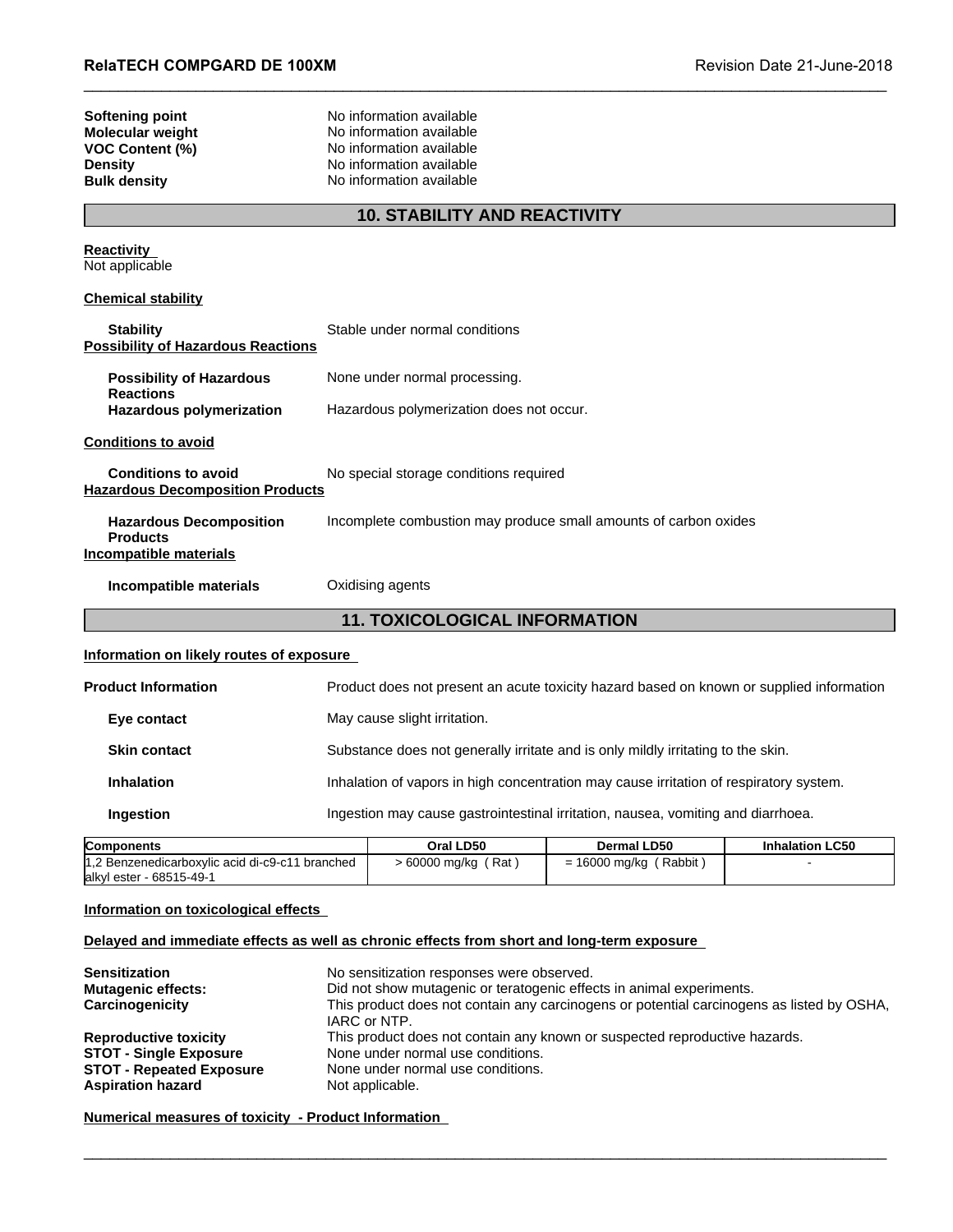**Unknown Acute Toxicity** 2.36% of the mixture consists of ingredient(s) of unknown toxicity **The following values are calculated based on chapter 3.1 of the GHS document** . **ATEmix (oral)** 14139 mg/kg<br>**ATEmix (dermal)** 4415 mg/kg **ATEmix (dermal)** Revision Date 21-June-<br>
<sup>26</sup>% of the mixture consists of ingredient(s) of unknown toxicity<br> **12. ECOLOGICAL INFORMATION**<br> **12. ECOLOGICAL INFORMATION** 

 $\_$  ,  $\_$  ,  $\_$  ,  $\_$  ,  $\_$  ,  $\_$  ,  $\_$  ,  $\_$  ,  $\_$  ,  $\_$  ,  $\_$  ,  $\_$  ,  $\_$  ,  $\_$  ,  $\_$  ,  $\_$  ,  $\_$  ,  $\_$  ,  $\_$  ,  $\_$  ,  $\_$  ,  $\_$  ,  $\_$  ,  $\_$  ,  $\_$  ,  $\_$  ,  $\_$  ,  $\_$  ,  $\_$  ,  $\_$  ,  $\_$  ,  $\_$  ,  $\_$  ,  $\_$  ,  $\_$  ,  $\_$  ,  $\_$  ,

## **Ecotoxicity**

Toxic to aquatic life with long lasting effects

## 2.29% of the mixture consists of components(s) of unknown hazards to the aquatic environment

|                                                                                                                                                                                                                        | 1,2 Benzenedicarboxylic acid di-c9-c11 branched alkyl ester - 68515-49-1                                                                                        |  |
|------------------------------------------------------------------------------------------------------------------------------------------------------------------------------------------------------------------------|-----------------------------------------------------------------------------------------------------------------------------------------------------------------|--|
| Algae/aquatic plants                                                                                                                                                                                                   | 1.3: 96 h Pseudokirchneriella subcapitata mg/L EC50                                                                                                             |  |
| Fish                                                                                                                                                                                                                   | 0.55: 96 h Lepomis macrochirus mg/L LC50 static 0.62: 96 h Oncorhynchus mykiss mg/L LC50                                                                        |  |
|                                                                                                                                                                                                                        | flow-through 0.66: 96 h Pimephales promelas mg/L LC50 static 1: 96 h Oncorhynchus mykiss mg/L<br>LC50 static 1: 96 h Pimephales promelas mg/L LC50 flow-through |  |
| 0.18: 48 h Daphnia magna mg/L EC50<br><b>Crustacea</b>                                                                                                                                                                 |                                                                                                                                                                 |  |
| Persistence and degradability<br>Readily biodegradable, according to appropriate OECD test.<br><b>Bioaccumulation</b><br>No information available.<br><b>Mobility</b><br>The product is insoluble and floats on water. |                                                                                                                                                                 |  |
|                                                                                                                                                                                                                        | <b>13. DISPOSAL CONSIDERATIONS</b>                                                                                                                              |  |
| Waste treatment methods                                                                                                                                                                                                |                                                                                                                                                                 |  |
| Disposal of wastes                                                                                                                                                                                                     | Disposal should be in accordance with applicable regional, national and local laws and                                                                          |  |

## **Persistence and degradability**

## **Bioaccumulation**

## **Mobility**

# **Waste treatment methods Disposal of wastes Disposal should be in accordance with applicable regional, national and local laws and <b>Disposal should be in accordance with applicable regional, national and local laws and** regulations. **Contaminated packaging Do not reuse container. 14. DISPOSAL CONSIDERATIONS**<br>
Solar should be in accordance with applicable regional, national and local laws and<br>
treuse container.<br> **14. TRANSPORT INFORMATION**<br>
Regulated by any means of transportation

|                                                   | <b>14. TRANSPORT INFORMATION</b>                        |  |
|---------------------------------------------------|---------------------------------------------------------|--|
|                                                   |                                                         |  |
| <u>DOT</u>                                        | Not Regulated by any means of transportation            |  |
|                                                   |                                                         |  |
|                                                   |                                                         |  |
|                                                   |                                                         |  |
|                                                   |                                                         |  |
|                                                   |                                                         |  |
|                                                   |                                                         |  |
|                                                   |                                                         |  |
|                                                   |                                                         |  |
|                                                   | <b>15. REGULATORY INFORMATION</b>                       |  |
|                                                   | Listed in TSCA                                          |  |
| <b>International Inventories</b><br>TSCA:<br>DSL: | All of the components in this product are listed in DSL |  |
| <b>EINECS/ELINCS</b>                              | This product complies with EINECS/ELINCS                |  |
|                                                   | This product complies with China IECSC.                 |  |
| CHINA:<br><b>KECL:</b>                            | This product complies with Korea KECL.                  |  |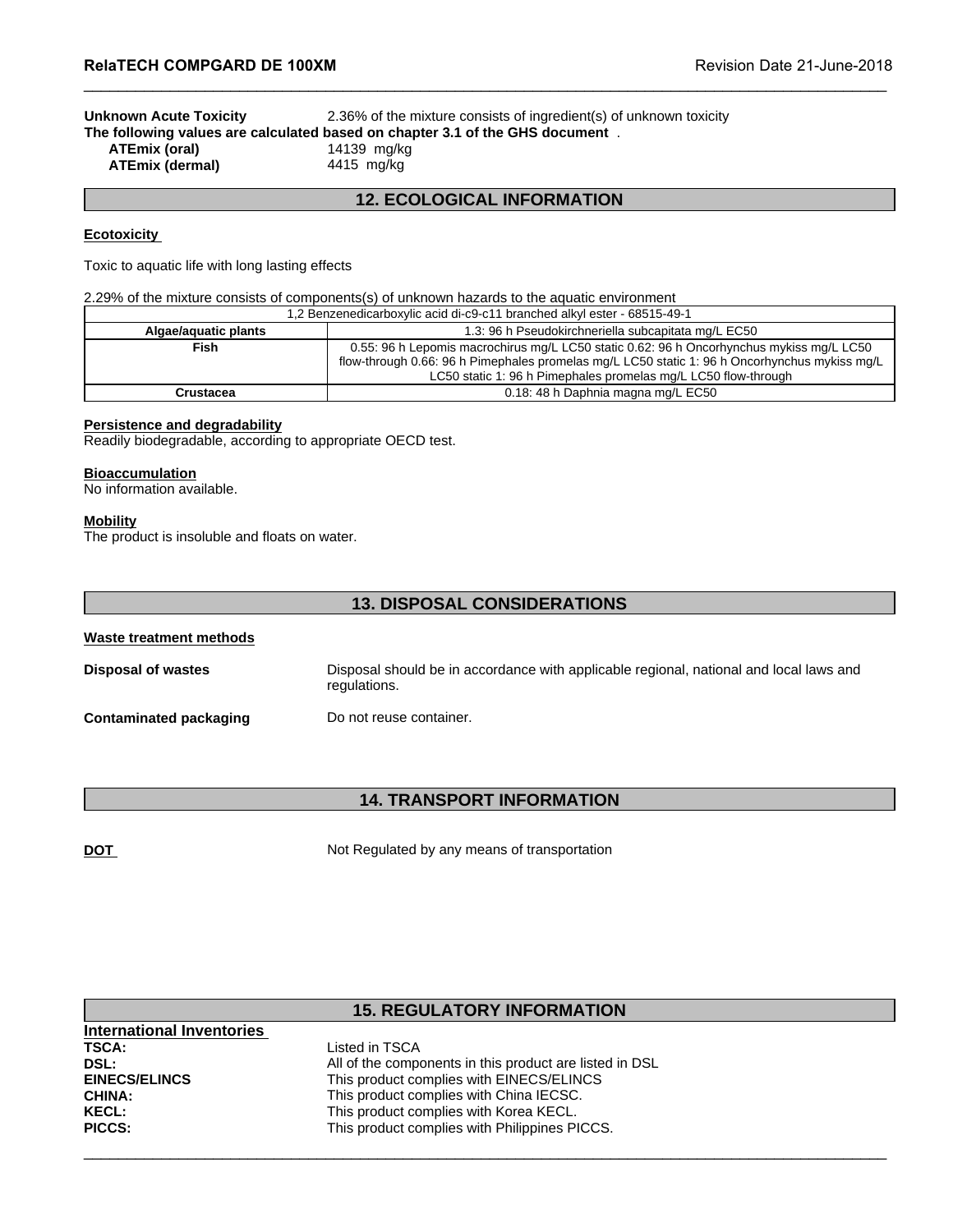**AICS:** All the constituents of this material are listed on the Australian AICS

 $\_$  ,  $\_$  ,  $\_$  ,  $\_$  ,  $\_$  ,  $\_$  ,  $\_$  ,  $\_$  ,  $\_$  ,  $\_$  ,  $\_$  ,  $\_$  ,  $\_$  ,  $\_$  ,  $\_$  ,  $\_$  ,  $\_$  ,  $\_$  ,  $\_$  ,  $\_$  ,  $\_$  ,  $\_$  ,  $\_$  ,  $\_$  ,  $\_$  ,  $\_$  ,  $\_$  ,  $\_$  ,  $\_$  ,  $\_$  ,  $\_$  ,  $\_$  ,  $\_$  ,  $\_$  ,  $\_$  ,  $\_$  ,  $\_$  ,

## **Legend:**

**TSCA** - United States Toxic Substances Control Act Section 8(b) Inventory **DSL/NDSL** - Canadian Domestic Substances List/Non-Domestic Substances List **EINECS/ELINCS** - European Inventory of Existing Chemical Substances/European List of Notified Chemical Substances **ENCS** - Japan Existing and New Chemical Substances **IECSC** - China Inventory of Existing Chemical Substances **KECL** - Korean Existing and Evaluated Chemical Substances

**PICCS** - Philippines Inventory of Chemicals and Chemical Substances

**AICS** - Australian Inventory of Chemical Substances

## **Federal Regulations**

## **SARA 313**

Section 313 of Title III of the Superfund Amendments and Reauthorization Act of 1986 (SARA). This product does not contain any chemicals which are subject to the reporting requirements of the Act and Title 40 of the Code of Federal Regulations, Part 372

## **SARA 311/312 Hazard Categories**

| <b>Acute Health Hazard</b>        | No. |  |
|-----------------------------------|-----|--|
| <b>Chronic Health Hazard</b>      | No. |  |
| Fire Hazard                       | N٥  |  |
| Sudden release of pressure hazard | N٥  |  |
| <b>Reactive Hazard</b>            | N٥  |  |

## **CWA (Clean Water Act)**

This product does not contain any substances regulated as pollutants pursuant to the Clean Water Act (40 CFR 122.21 and 40 CFR 122.42)

## **CERCLA**

This material, as supplied, does not contain any substances regulated as hazardous substances under the Comprehensive Environmental Response Compensation and Liability Act (CERCLA) (40 CFR 302) or the Superfund Amendments and Reauthorization Act (SARA) (40 CFR 355). There may be specific reporting requirements at the local, regional, or state level pertaining to releases of this material

## **State Regulations (RTK)**

## **California Proposition 65**

## **U.S. State Right-to-Know Regulations**

| Reauthorization Act (SARA) (40 CFR 355). There may be specific reporting requirements at the local, regional, or state level<br>pertaining to releases of this material | $\sim$ $\sim$ $\sim$ $\sim$  |               |               |
|-------------------------------------------------------------------------------------------------------------------------------------------------------------------------|------------------------------|---------------|---------------|
| <b>State Regulations (RTK)</b>                                                                                                                                          |                              |               |               |
| <b>California Proposition 65</b><br>This product contains the following Proposition 65 chemical: DIDP<br>U.S. State Right-to-Know Regulations                           |                              |               |               |
| <b>Components</b>                                                                                                                                                       | <b>NJRTK:</b>                | <b>MARTK:</b> | <b>PARTK:</b> |
| 1,2 Benzenedicarboxylic acid di-c9-c11 branched<br>alkyl ester - 68515-49-1                                                                                             | Not Listed                   | Not Listed    | Listed        |
| <b>U.S. EPA Label Information</b><br>EPA Pesticide Registration Number Not applicable                                                                                   |                              |               |               |
|                                                                                                                                                                         | <b>16. OTHER INFORMATION</b> |               |               |
| Nfpa:<br>Health: 1<br><b>Flammability: 1</b>                                                                                                                            |                              |               |               |

## **U.S. EPA Label Information**

**Nfpa: Health:** 1 **Flammability:** 1 **Instability** 0 **NFPA/HMIS \* for Carc, Muta, Tera, Specific Organ** \* **HMIS health rating: Health:** 1 **Flammability:** 1 **Physical hazards** 0 **Personal protection** B

**Issue Date** 10-Sep-2014 \_\_\_\_\_\_\_\_\_\_\_\_\_\_\_\_\_\_\_\_\_\_\_\_\_\_\_\_\_\_\_\_\_\_\_\_\_\_\_\_\_\_\_\_\_\_\_\_\_\_\_\_\_\_\_\_\_\_\_\_\_\_\_\_\_\_\_\_\_\_\_\_\_\_\_\_\_\_\_\_\_\_\_\_\_\_\_\_\_\_\_\_\_ **Revision Date** 21-June-2018 **Revision Note** Updated Section 1